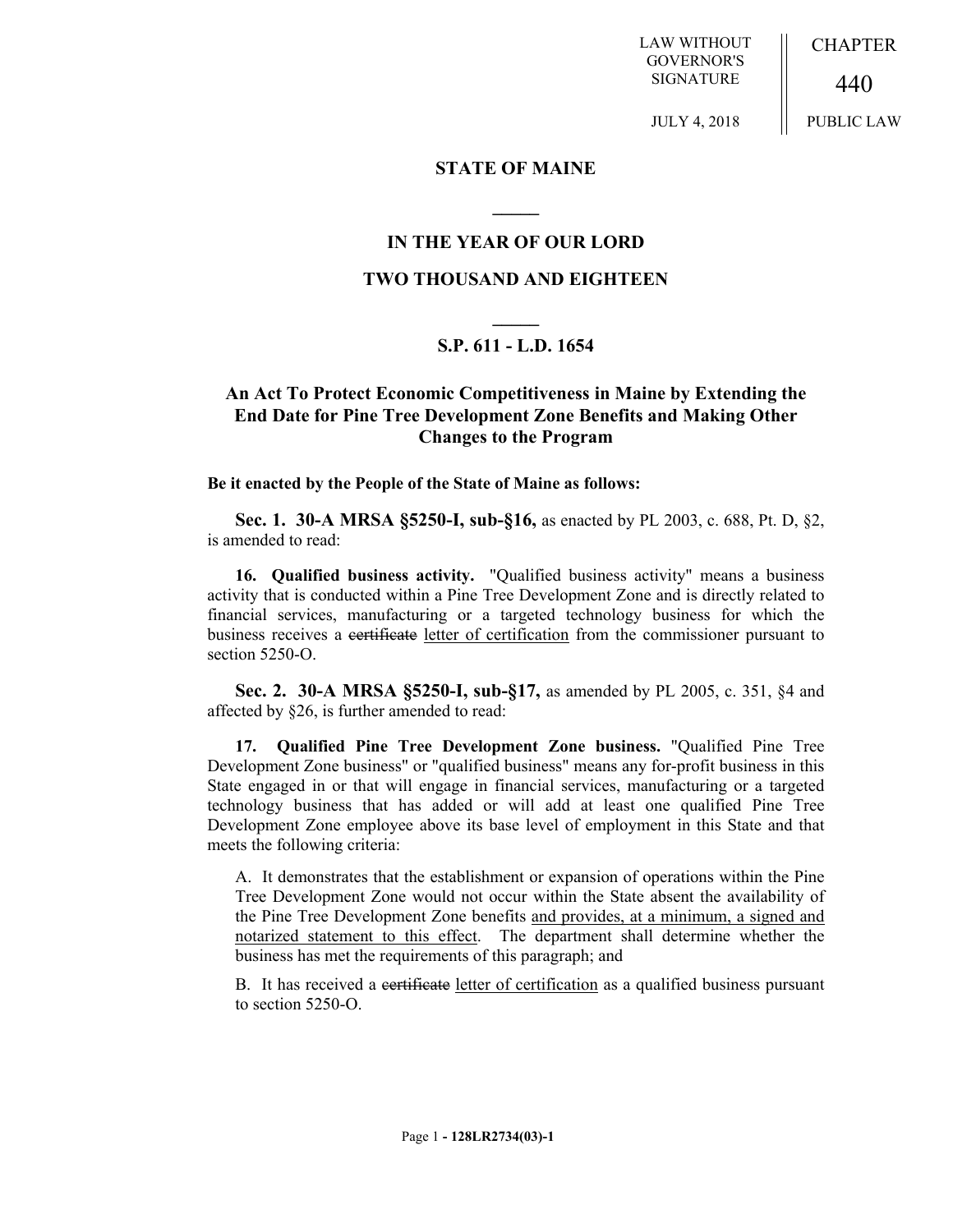**Sec. 3. 30-A MRSA §5250-J, sub-§5,** as repealed and replaced by PL 2009, c. 461, §22, is amended to read:

**5. Termination.** A qualified Pine Tree Development Zone business located in a tier 1 location may not be certified under this subchapter after December 31, 2018 2021, and a qualified Pine Tree Development Zone business located in a tier 2 location may not be certified under this subchapter after December 31, 2013. All Pine Tree Development Zone benefits provided under this subchapter are terminated on December 31, 2028 2031.

**Sec. 4. 30-A MRSA §5250-O,** as amended by PL 2007, c. 263, §1, is further amended to read:

#### **§5250-O. Certification of qualified business**

A business may apply to the commissioner for certification as a qualified Pine Tree Development Zone business. Upon review and determination by the commissioner that a business is a qualified Pine Tree Development Zone business, the commissioner shall issue a certificate of qualification letter of certification to the business that includes a description of the qualified business activity for which the certificate letter is being issued. Prior to issuing a certificate of qualification letter of certification, the commissioner must find that the business activity will not result in a substantial detriment to existing businesses in the State. In order to make this determination, the commissioner shall consider those factors the commissioner determines necessary to measure and evaluate the effect of the proposed business activity on existing businesses, including whether any adverse economic effect of the proposed business activity on existing businesses is outweighed by the contribution to the economic well-being of the State. The State Economist must review applications under this section and provide an advisory opinion to assist the commissioner in making findings under this section. The commissioner shall provide a copy of the letter of certification to the State Tax Assessor.

The commissioner shall issue a certificate of qualification to a qualified Pine Tree Development Zone business after the commissioner has verified that the business has added at least one qualified Pine Tree Development Zone employee above its base level of employment. This verification may be obtained in such manner as the commissioner may prescribe. The commissioner shall provide a copy of the certificate of qualification to the State Tax Assessor.

**Sec. 5. 30-A MRSA §5250-P,** as enacted by PL 2003, c. 688, Pt. D, §2, is repealed and the following enacted in its place:

### **§5250-P. Annual reporting; evaluation**

**1. Annual reports.** A qualified Pine Tree Development Zone business, the State Tax Assessor and the commissioner each shall report annually in accordance with this subsection.

A. On or before April 15th annually, beginning in 2019, a qualified Pine Tree Development Zone business shall file a report with the commissioner for the immediately preceding calendar year, referred to in this subsection as "the report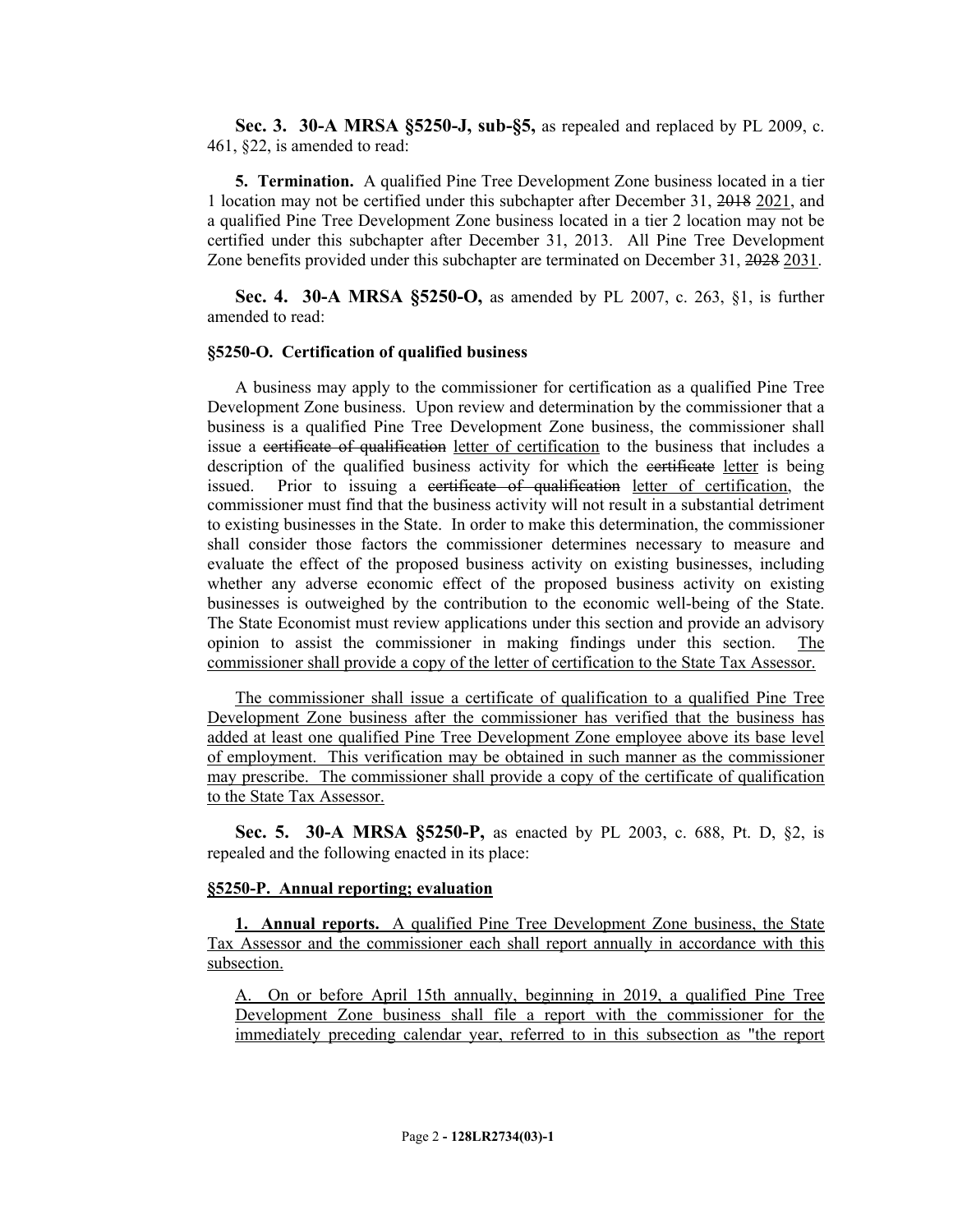year," that contains the following information with such additional information and on forms as the commissioner may require:

(1) The total number of Maine employees and total salary and wages for those employees for the report year;

(2) The total number of qualified Pine Tree Development Zone employees and total salary and wages for those employees for the report year;

(3) The number of qualified Pine Tree Development Zone employees hired within the report year;

(4) The amount of investments made during the report year at the qualified Pine Tree Development Zone business location or directly related to the qualified business activity; and

(5) In aggregate, the estimated or total value of Pine Tree Development Zone benefits received or claimed in the report year.

B. On or before October 1st annually, beginning in 2019, the State Tax Assessor shall report to the commissioner and to the joint standing committees of the Legislature having jurisdiction over taxation and economic development matters the aggregate revenue loss to the State for the most recently completed state fiscal year resulting from Pine Tree Development Zone benefits under section 5250-I, subsection 14, paragraphs B, C and D.

C. On or before June 1st annually, beginning in 2019, the commissioner shall report to the joint standing committees of the Legislature having jurisdiction over taxation and economic development matters information on qualified Pine Tree Development Zone businesses, including, but not limited to:

(1) The names of qualified Pine Tree Development Zone businesses for the report year;

(2) The estimated or total aggregate amount of Pine Tree Development Zone benefits received by qualified Pine Tree Development Zone businesses in the report year; and

(3) Aggregate information for each of the most recent 3 report years on:

(a) Employment levels for all Maine employees and for qualified Pine Tree Development Zone employees and associated salary and wages for both groups of employees;

(b) Average annual salary and wages and access to health insurance and retirement benefits for all Maine employees and for qualified Pine Tree Development Zone employees; and

(c) Amount of investment associated with the qualified Pine Tree Development Zone business locations or directly related to the qualified business activities.

**2. Evaluation; specific public policy objective; performance measures.** The Pine Tree Development Zone program established by this subchapter is subject to ongoing legislative review in accordance with Title 3, chapter 37. In developing evaluation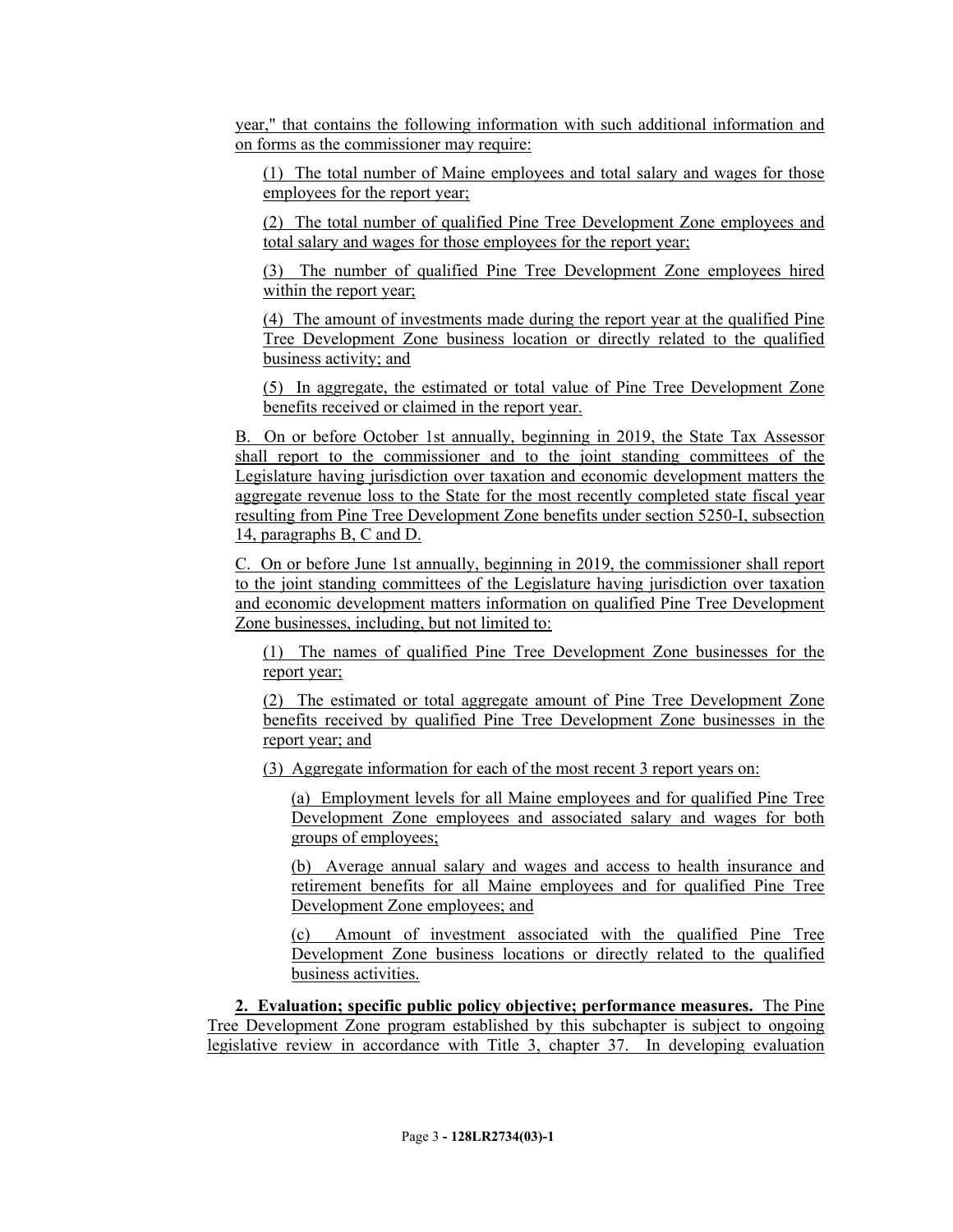parameters to perform the review, the Office of Program Evaluation and Government Accountability, the Legislature's government oversight committee and the joint standing committee of the Legislature having jurisdiction over taxation matters shall consider:

A. That the specific public policy objective of the Pine Tree Development Zone program established by this subchapter is to create and retain quality jobs in this State by reducing the tax burden experienced by businesses and thereby making this State's business tax burden more comparable to other states, encouraging location and expansion of businesses in this State and improving the competitiveness of this State's businesses; and

B. Performance measures, including:

(1) Change in employment levels of qualified Pine Tree Development Zone employees;

(2) Amount of investment directly related to a qualified business activity;

(3) Comparison of business tax burden in this State to other states;

(4) Comparison of other cost burdens in this State to other states;

(5) Comparison of the amount of public incentives received from the Pine Tree Development Zone program to the amount of public incentives received from other incentive programs in the State;

(6) Measures of industry competitiveness for businesses receiving Pine Tree Development Zone benefits;

(7) Measures of fiscal impact and overall economic impact to the State; and

(8) Other measures as may be relevant to the evaluation of program outcomes.

The Office of Program Evaluation and Government Accountability shall provide a report of its evaluation of the Pine Tree Development Zone program established by this subchapter in accordance with Title 3, section 999 by January 15, 2021 and shall also provide this report to the joint standing committee of the Legislature having jurisdiction over economic development matters, which may report out a bill to the First Regular Session of the 130th Legislature in response to the report's recommendations.

**Sec. 6. 35-A MRSA §3210-E, sub-§6,** as enacted by PL 2009, c. 627, §5 and affected by §12, is amended to read:

**6. Repeal.** This section is repealed December 31, 2028 2031.

**Sec. 7. 36 MRSA §1760, sub-§87,** as amended by PL 2011, c. 285, §5, is further amended to read:

**87. Sales of tangible personal property and transmission and distribution of electricity to qualified development zone businesses.** Beginning July 1, 2005, sales of tangible personal property, and of the transmission and distribution of electricity, to a qualified Pine Tree Development Zone business, as defined in Title 30-A, section 5250-I, subsection 17, for use directly and primarily in one or more qualified business activities, as defined in Title 30-A, section 5250-I, subsection 16. The exemption provided by this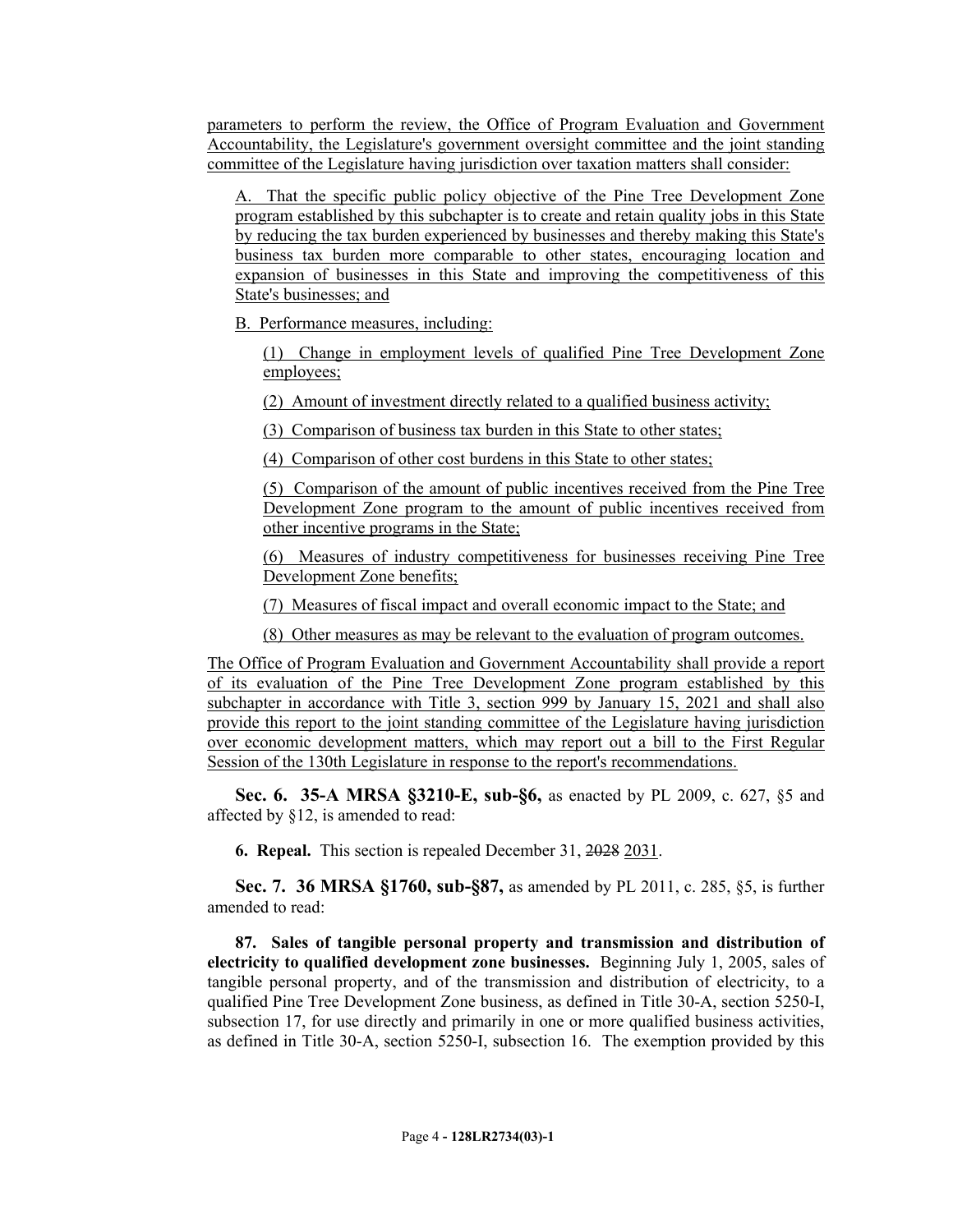subsection is limited for each qualified Pine Tree Development Zone business to sales occurring within a period of 10 years in the case of a business located in a tier 1 location, as defined in Title 30-A, section 5250-I, subsection 21-A, and 5 years in the case of a business located in a tier 2 location, as defined in Title 30-A, section 5250-I, subsection 21-B, from the date the business is certified pursuant to Title 30-A, section 5250-O or until December 31, 2028 2031, whichever occurs first. For a business that applies for certification as a qualified Pine Tree Development Zone business with the Commissioner of Economic and Community Development on or after January 1, 2019, the exemption provided by this subsection requires a qualified Pine Tree Development Zone business to obtain a certificate of qualification issued by the Commissioner of Economic and Community Development pursuant to Title 30-A, section 5250-O. As used in this subsection, "primarily" means more than 50% of the time during the period that begins on the date on which the property is first placed in service by the purchaser and ends 2 years from that date or at the time the property is sold, scrapped, destroyed or otherwise permanently removed from service by the purchaser, whichever occurs first.

**Sec. 8. 36 MRSA §2016, sub-§2,** as enacted by PL 2005, c. 351, §9 and affected by §26, is repealed and the following enacted in its place:

**2. Reimbursement allowed.** A reimbursement is allowed as provided in this section for a tax paid pursuant to this Part with respect to:

A. The sale or use of tangible personal property that is physically incorporated in and becomes a permanent part of real property that is owned by or sold to a qualified Pine Tree Development Zone business and that is used directly and primarily by that business in one or more qualified business activities; or

B. The sale or use of tangible personal property and the transmission and distribution of electricity to a qualified Pine Tree Development Zone business that is used directly and primarily in one or more qualified business activities.

**Sec. 9. 36 MRSA §2016, sub-§3,** as enacted by PL 2005, c. 351, §9 and affected by §26, is amended to read:

**3. Claim for reimbursement.** Claims under this section for reimbursement of taxes are controlled by this subsection.

A. A claim for reimbursement under this section pursuant to subsection 2, paragraph A must be filed by the contractor or subcontractor with the State Tax Assessor within 3 years from the date on which the tangible personal property was incorporated into real property. The reimbursement claim must be submitted on a form prescribed by the assessor and must be accompanied by a statement from a qualified Pine Tree Development Zone business certifying, under penalties of perjury, that the personal property with respect to which the tax was paid by the claimant has been placed in use directly and primarily in a qualified business activity. All records pertaining to such certification and to the transactions in question must be retained for at least 6 years by the contractor or subcontractor, by the qualified Pine Tree Development Zone business and by the person, if any, that sold the real property in question to that business. The reimbursement claim must be accompanied by such additional information as the assessor may require. If a sales or use tax is included in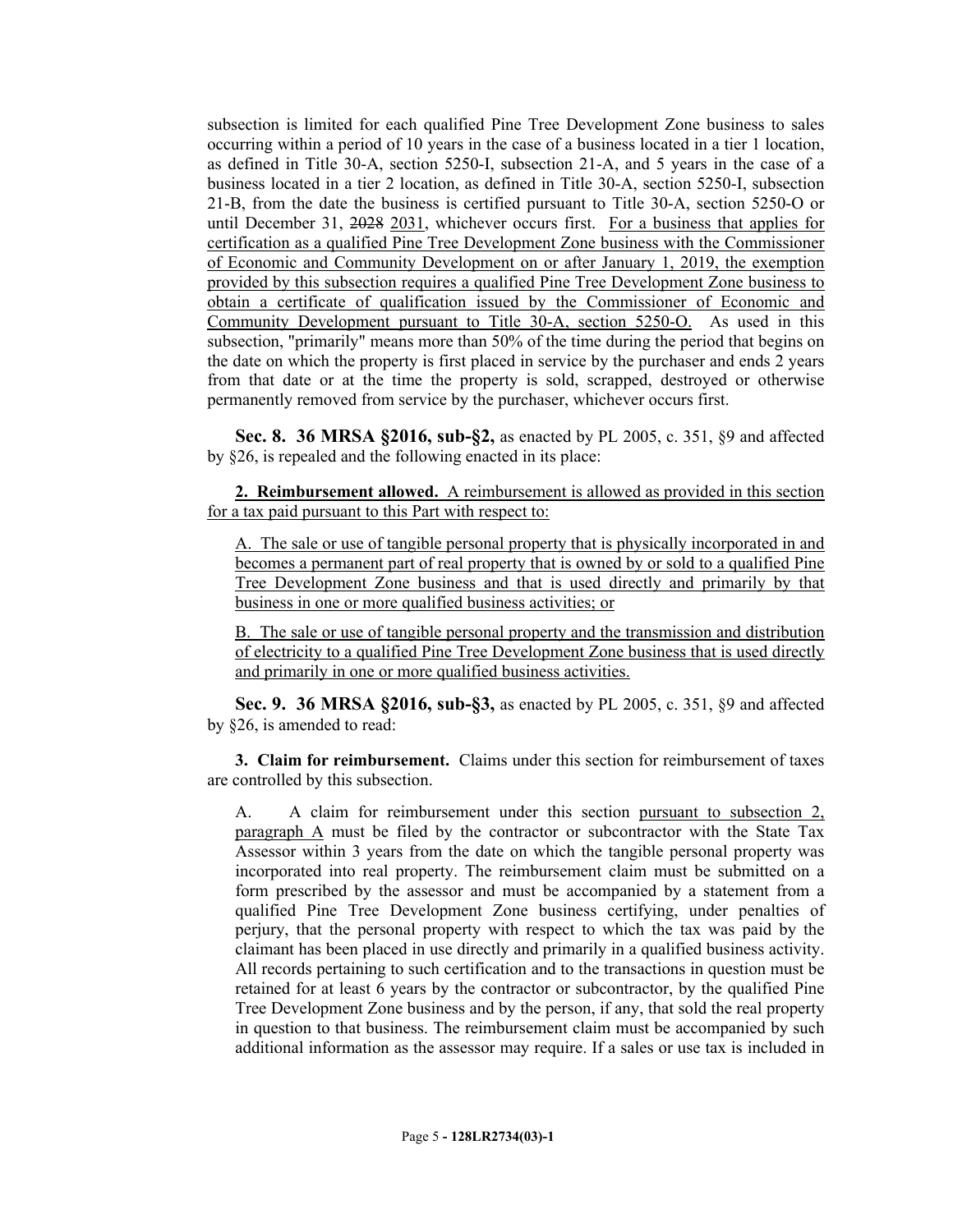the contractor's or subcontractor's contract price, the contractor or subcontractor shall file, at the request of the qualified Pine Tree Development Zone business, a claim for reimbursement in accordance with this section and pay the reimbursement to the qualified Pine Tree Development Zone business.

B. If, by agreement between the contractor or subcontractor and the qualified Pine Tree Development Zone business, the contractor or subcontractor assigns its right to claim and receive reimbursement pursuant to subsection 2, paragraph A, the qualified Pine Tree Development Zone business must file a claim for reimbursement in accordance with this subsection. A reimbursement may not be issued to a qualified Pine Tree Development Zone business under this paragraph unless the contractor or subcontractor has previously submitted to the bureau a certificate, signed by the contractor or subcontractor, releasing the contractor's or subcontractor's claim to the reimbursement. The certificate must be in a format prescribed by the assessor.

C. A claim for reimbursement under subsection 2, paragraph B by a qualified Pine Tree Development Zone business must include proof that the business was issued a certificate of qualification by the Commissioner of Economic and Community Development pursuant to Title 30-A, section 5250-O.

**Sec. 10. 36 MRSA §2016, sub-§4,** as amended by PL 2009, c. 627, §7 and affected by §12, is further amended to read:

**4. Limitations.** The following are the limitations on reimbursements made pursuant to this section.

A. Reimbursements made by the assessor pursuant to this section subsection 2, paragraph A are limited to taxes paid in connection with sales of tangible personal property that occur within a period of 10 years in the case of a qualified Pine Tree Development Zone business located in a tier 1 location, as defined in Title 30-A, section 5250-I, subsection 21-A, and 5 years in the case of a qualified Pine Tree Development Zone business located in a tier 2 location, as defined in Title 30-A, section 5250-I, subsection 21-B, from the date the qualified Pine Tree Development Zone business receiving the property is certified pursuant to Title 30-A, section 5250-O or by December 31, 2028 2031, whichever occurs first.

B. Reimbursement pursuant to this section subsection 2, paragraph A of taxes paid in connection with the sale of tangible personal property subsequently attached to real property may not be made when those real property improvements:

(1) Are owned by more than one person prior to their acquisition by the qualified Pine Tree Development Zone business whose certification accompanies the reimbursement claim pursuant to subsection 3; or

(2) Have been used for a business purpose by a person other than the qualified Pine Tree Development Zone business whose certification accompanies the reimbursement claim pursuant to subsection 3.

C. Reimbursements pursuant to subsection 2, paragraph B are limited to taxes paid in connection with the sale or use of tangible personal property and the transmission and distribution of electricity that has occurred within the period of time between the date a qualified Pine Tree Development Zone business was issued a letter of certification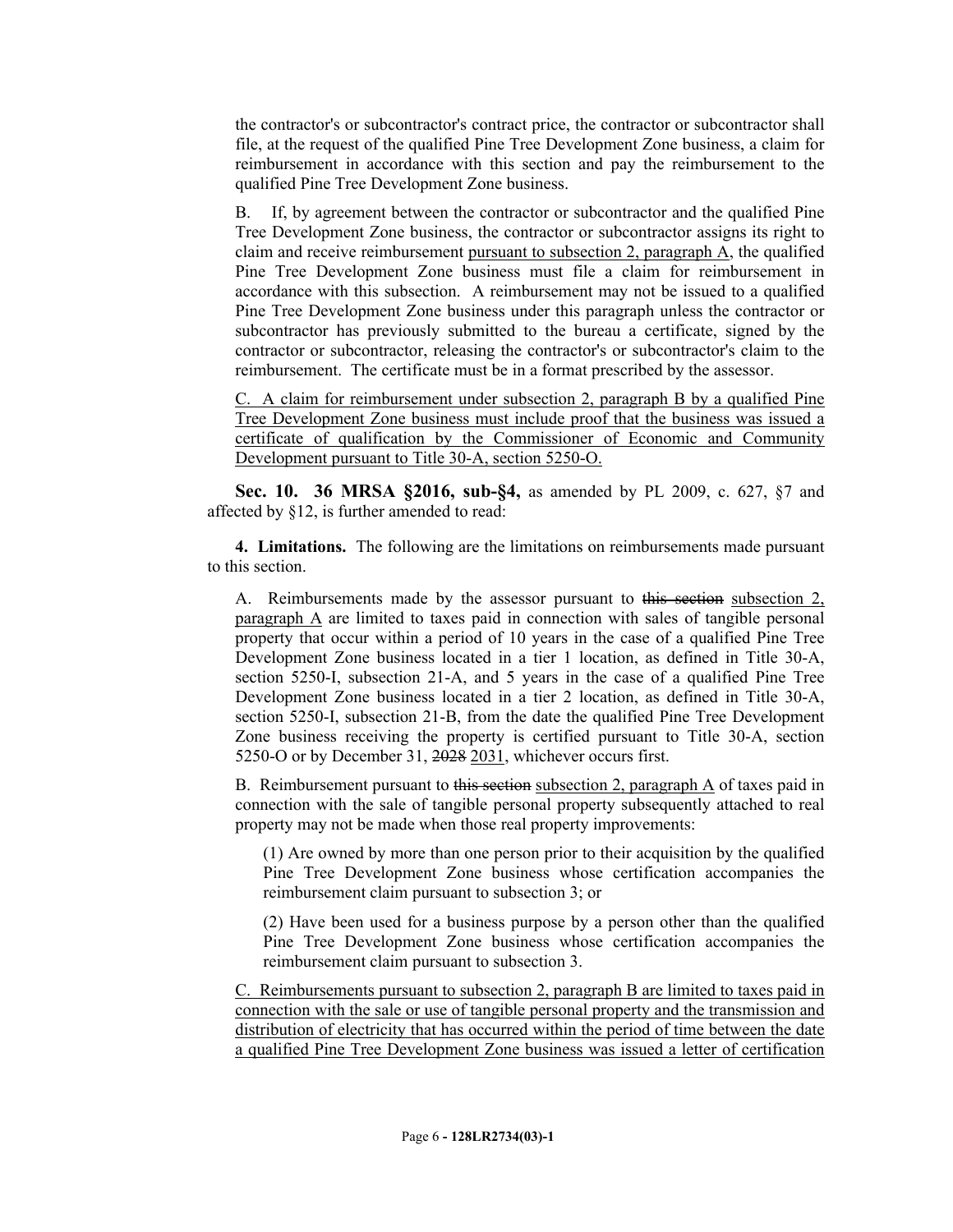pursuant to Title 30-A, section 5250-O and the date the business received a sales tax exemption certificate pursuant to eligibility for a sales tax exemption under section 1760, subsection 87, but in no case may this period of time exceed a period of time beyond 2 years from the date of issuance of the letter of certification.

**Sec. 11. 36 MRSA §2529, sub-§3,** as amended by PL 2009, c. 627, §9, is further amended to read:

**3. Limitation.** The credit provided by this section may not be claimed for calendar years beginning on or after January 1, 2029 2032.

**Sec. 12. 36 MRSA §5219-W, sub-§4,** as amended by PL 2009, c. 627, §11, is further amended to read:

**4. Limitation.** The credit provided by this section may not be claimed for tax years beginning on or after January 1, 2029 2032.

**Sec. 13. 36 MRSA §6754, sub-§1, ¶D,** as amended by PL 2011, c. 240, §44, is further amended to read:

D. For qualified Pine Tree Development Zone employees, as defined in Title 30-A, section 5250-I, subsection 18, employed directly in the qualified business activity of a qualified Pine Tree Development Zone business, as defined in Title 30-A, section 5250-I, subsection 17, for whom a certificate of qualification has been issued in accordance with Title 30-A, section 5250-O, the reimbursement under this subsection is equal to 80% of Maine income tax withheld each year for which reimbursement is requested and attributed to those qualified employees for a period of no more than 10 years for a tier 1 location as defined in Title 30-A, section 5250-I, subsection 21-A and no more than 5 years for a tier 2 location as defined in Title 30-A, section 5250-I, subsection 21-B. Reimbursement under this paragraph may not be paid for years beginning after December 31, 2028 2031.

## **Sec. 14. Department of Economic and Community Development; study and report.**

**1. Study.** By January 15, 2019, the Department of Economic and Community Development shall study:

A. Whether the income requirements with respect to qualified Pine Tree Development Zone employees pursuant to the Maine Revised Statutes, Title 30-A, section 5250-I, subsection 18 should be amended in order to more effectually describe high-quality jobs; and

B. Whether geographical limitations under the Pine Tree Development Zone program should be amended in light of the public policy objectives of the program, given the current geographical distribution of qualified Pine Tree Development Zone businesses.

While performing this study, the Department of Economic and Community Development shall consult with, at a minimum, the Department of Labor and the Department of Administrative and Financial Services, Maine Revenue Services.